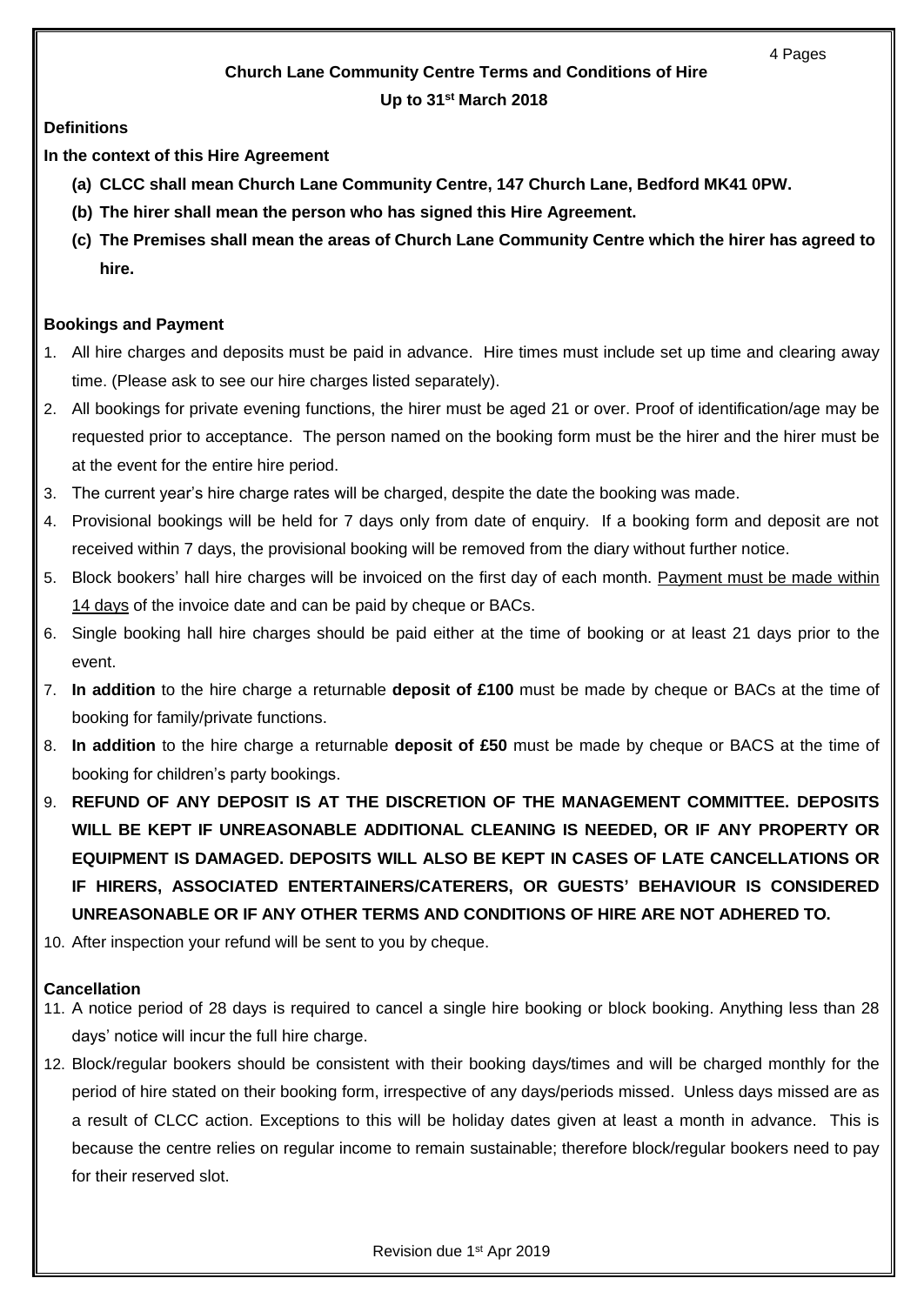13. The Management Committee reserves the right to cancel sessions or/and close the premises at any time for emergency or periodic maintenance and also when the premises are required for public elections or similar events. We will always try to give hirers at least a month's notice of any closure.

4 Pages

#### **Use of the Premises**

- 14. The closing hours of the building are 12am and all hirers must be vacated by this time. All music and/or dancing **MUST STOP** by 11.30pm and must comply with the Indoor Entertainment's Licence. Regular hirers should check whether their particular business requires a music licence and if so CLCC Centre Manager must be given a copy. Single bookings do not require a music licence.
- 15. Hirers must leave the premises swept and tidy and all equipment and furniture should be placed tidily as it was found as discussed with the Centre Manager. Setting up and tidying time are chargeable and must be included in the booked hiring period.
- 16. The hirer is liable for the cost of any heavy additional cleaning at £30 per hour, and also for any damages or breakages that may occur during the hire period. There is a £30 charge if furniture is not replaced as it was found. This cost may be taken from the deposit, prior to the deposit refund being given.
- 17. All equipment hired can only be used within the facility and must not be removed.
- 18. Any equipment brought into the building by the hirer must have passed relevant safety tests and be fit for purpose. Permission from the Centre Manager **MUST** be sort before a hirer can bring in any equipment. Any accidents resulting from equipment brought into the building are the responsibility of the hirer.
- 19. Bouncy castles can only be brought in from fully insured and registered companies.
- 20. It is not permissible to attach decorations to the walls. Decorations may be placed on doors with blue tack and removed at the end of the hire period.
- 21. The Key Holder, will meet party/event hirers at the beginning of their agreed hire period to unlock the centre. The hirer should ensure that someone is present within the building throughout this period**.**
- 22. **ALL RUBBISH** will be disposed of by the hirer.
- 23. Approval for the use of Church Lane Community Centre premises by political parties shall be determined by the nature of the occasion. Public meetings such as rallies will not be permitted.
- 24. The premises shall be used for community purposes only and shall not be used as the hirer's postal address.
- 25. No alterations or additions shall be made to the premises without the consent of the Centre Manager and any such work shall be completed at the hirer's cost and to the Centre Manger's approval.
- 26. No advertising or publicity material will be displayed inside or outside the building without the prior approval of the Centre Manager.
- 27. The premises shall be open to members of Church Lane Community Centre Association at all times who shall have full authority to enforce these regulations.
- 28. Food and drink should not be consumed in the communal areas.

## **Health and Safety**

- 29. The Key Holder will show the hirer all fire exits. They will also explain to the hirer the fire procedures in place for the building. **Please give the key holder your close attention when this is being explained to you.** Fire safety notices are displayed in the building and written instructions are given in these T & Cs.
- 30. The key Holder's contact number is 07816 044 007 during office hours or **0751 208 1653 outside of office hours.**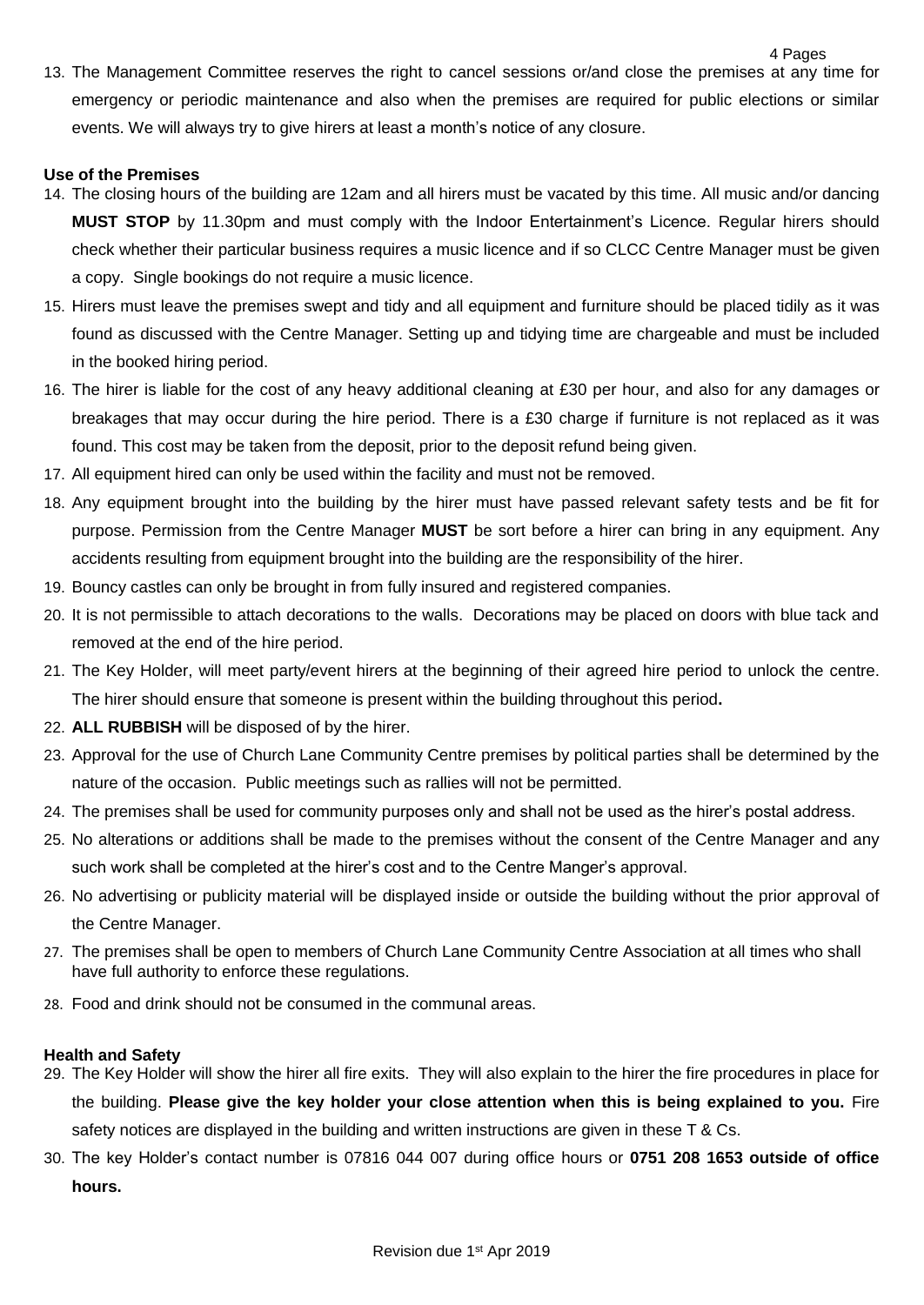- 31. Fire exits must not be obstructed in any manner at all. It is the hirer's responsibility to ensure that the fire procedures displayed in the building and verbally communicated to them are also communicated to their guests/clients.
- 32. **It is illegal to smoke inside the building;** therefore if you or your guests smoke you/they must only do so outside and well away from the **FRONT** of the building.
- 33. No fireworks, party cannons, sparklers or similar (indoor or outdoor) are allowed.
- 34. No hazardous liquid substances or items that may be seen as a fire or safety risk are allowed.
- 35. CLCC Centre Manager and Management Committee discourage hot drinks being present in areas where activities involving children are taking place. Risk assessments should be carried out. And hirers are solely responsible for any accidents.
- 36. Hirers are responsible for their guests at all times whilst in the building. Block bookers are responsible for ensuring their policies are relevant for the activity taking place and appropriately shared with their service users.
- 37. Block bookers working with families and children must have safeguarding procedures and policies in place and practice. They must also adhere to the safeguarding, health & safety policies & procedures of the centre to ensure safety of all other users and visitors to the centre.
- 38. Risk assessments are the responsibility of the hirer and as such the hirer needs to be satisfied that the space hired is safe and fit for purpose.
- 39. Children are not allowed in the kitchen.
- 40. No smoke machines or any other equipment that may affect the sensors are allowed. If the fire alarms are triggered, the fire brigade must always be called and hirers and all guests must evacuate the building. If a false alarm is caused by the hirers, or their guests breach of the centre's terms and conditions any related cost will be charged to the hirer.
- 41. No betting, gaming or lotteries shall take place on the premises, except that allowed by law and the hirer shall obtain any licence or certificate required, prior to booking the premises for such use.
- 42. The hirer shall ensure compliance with all the relevant legislation, orders and regulations, in particular, that relating to music, singing and dancing and the sale and supply of alcohol. We do not hold an Alcohol Licence, so if you are selling alcohol you must bring your own licence. It must be displayed at all times during the event and a copy of the Licence must be given to the Centre Manager **BEFORE** the date of the booking. Failure to do so will result in the event being cancelled. .To obtain a licence, the cost of which is £21 can be applied for on line at Bedford Borough Council by following the link

<https://bedford.firmstep.com/popup.aspx/RenderForm/?F.Name=a4JbpUdfiKf&HideToolbar=1>

- 43. An alcohol licence is not required if you are bringing alcohol onto the premises for your guests, as long as you are not selling the alcohol.
- 44. Hirers are responsible for the action of their guests. Hirers must ensure that no alcohol is consumed by children/young people under the legal drinking age of 18 years.
- 45. Hirers must not cause annoyance or nuisance to local residents or adjoining occupiers by the playing of unreasonably loud music etc. Young people (18 and under) must be supervised by responsible adults at all times during the course of any booking. There should be a minimum ratio of 1 adult to 10 young people. For young children there should be a minimum ratio of 1 adult to 8 children for children 3 - 5 years old.
- 46. Hirers who use any liquids substances, must check with the Management Committee first and provide the relevant COSHH sheets to the Management Committee. This includes, paints, glues, cleaning products, etc.